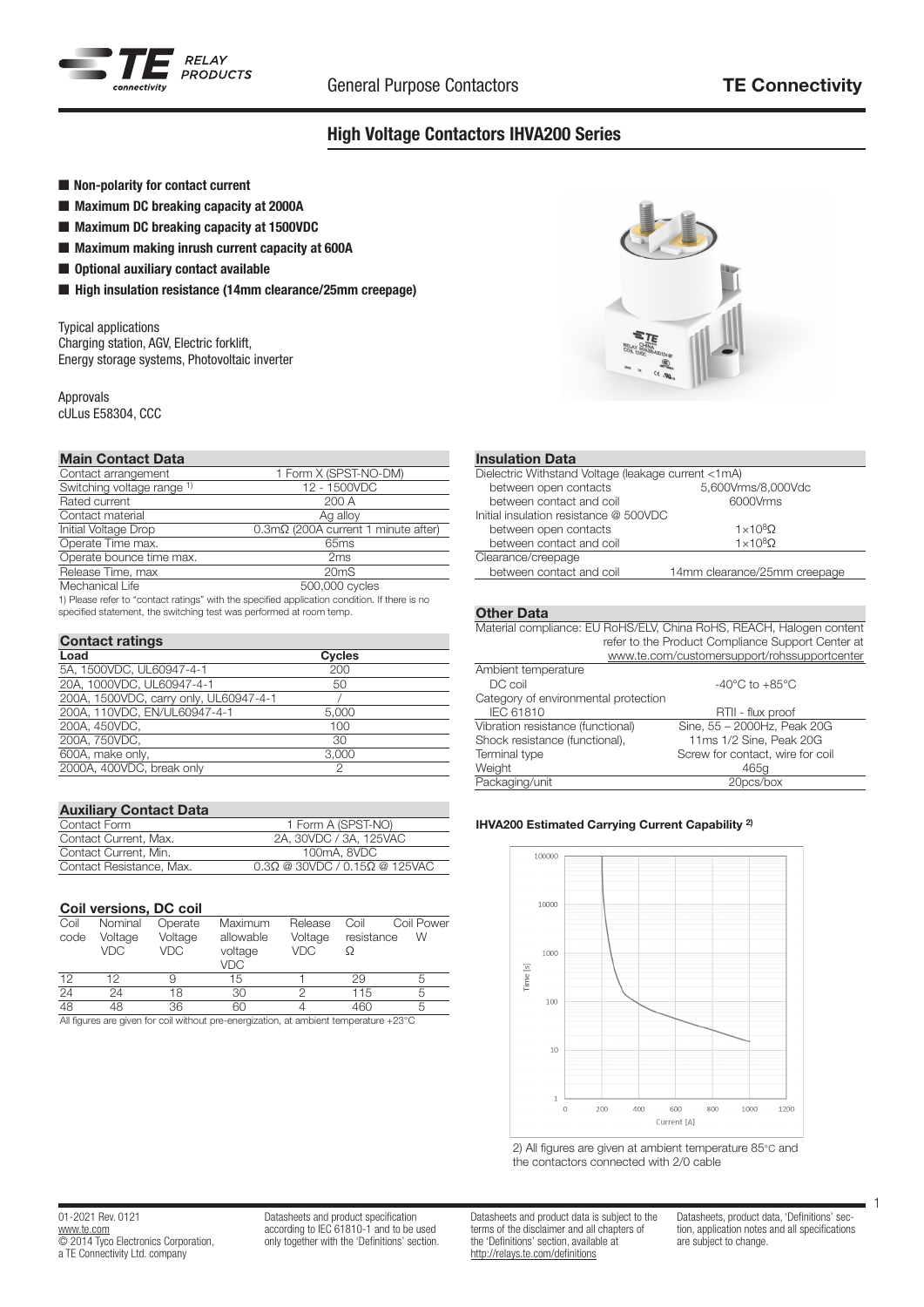

## High Voltage Contactors IHVA200 Series (Continued)

### Dimensions



Connection wire

### Note: TE will provide 2 pairs of M8 nuts and gaskets. TE will provide the connection wire for coil terminals and auxiliary contact terminals (for the version with auxiliary contact).

01-2021, Rev. 0121 www.te.com © 2014 Tyco Electronics Corporation, a TE Connectivity Ltd. company

2

Datasheets and product specification according to IEC 61810-1 and to be used only together with the 'Definitions' section.

 $90 + 10$ 

Datasheets and product data is subject to the terms of the disclaimer and all chapters of the 'Definitions' section, available at http://relays.te.com/definitions

Datasheets, product data, 'Definitions' section, application notes and all specifications are subject to change.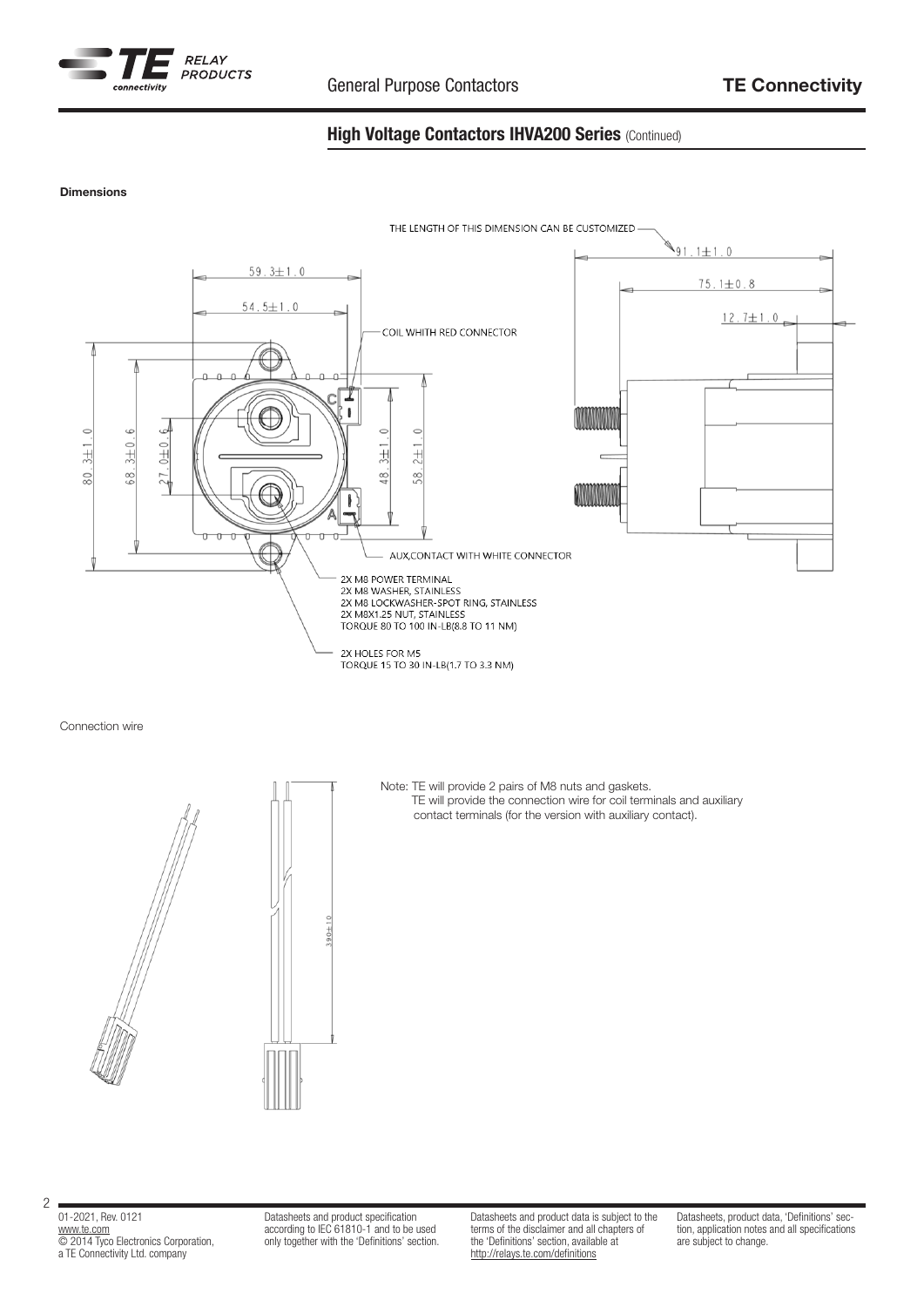

## High Voltage Contactors IHVA200 Series (Continued)

| <b>Product code structure</b>                         | <b>IHVA</b> | 200 | -A | 3 | D | 12 | v | $-B$ | F | XX, |
|-------------------------------------------------------|-------------|-----|----|---|---|----|---|------|---|-----|
| <b>Product series</b><br>IHVA = IHVA Contactor        |             |     |    |   |   |    |   |      |   |     |
| <b>Rated current</b>                                  |             |     |    |   |   |    |   |      |   |     |
| $200 = 200A$                                          |             |     |    |   |   |    |   |      |   |     |
| <b>Contact form</b>                                   |             |     |    |   |   |    |   |      |   |     |
| $A =$ Normally Open                                   |             |     |    |   |   |    |   |      |   |     |
| $H =$ Normally Open $+$ NO Aux Contacts               |             |     |    |   |   |    |   |      |   |     |
| <b>Main contact material</b>                          |             |     |    |   |   |    |   |      |   |     |
| $3 =$ Ag alloy                                        |             |     |    |   |   |    |   |      |   |     |
| <b>Coil Power</b>                                     |             |     |    |   |   |    |   |      |   |     |
| $D = 5W$                                              |             |     |    |   |   |    |   |      |   |     |
| <b>Coil Voltage</b>                                   |             |     |    |   |   |    |   |      |   |     |
| $12 = 12$ Vdc                                         |             |     |    |   |   |    |   |      |   |     |
| $24 = 24 \text{V}$ dc                                 |             |     |    |   |   |    |   |      |   |     |
| $48 = 48$ Vdc                                         |             |     |    |   |   |    |   |      |   |     |
| Enclosure                                             |             |     |    |   |   |    |   |      |   |     |
| $V = RTII$                                            |             |     |    |   |   |    |   |      |   |     |
| <b>Mounting position</b>                              |             |     |    |   |   |    |   |      |   |     |
| $B = Bottom$                                          |             |     |    |   |   |    |   |      |   |     |
| <b>Coil Terminal Connection</b>                       |             |     |    |   |   |    |   |      |   |     |
| $F =$ Fasten Terminal                                 |             |     |    |   |   |    |   |      |   |     |
| <b>Customer Special Designator</b>                    |             |     |    |   |   |    |   |      |   |     |
| XX 2 digit or letter specified by manufacture factory |             |     |    |   |   |    |   |      |   |     |

| <b>Product code</b> | Arrangement                        | <b>Mounting position</b> | <b>Main Contact Material</b> | Coil  | <b>Part number</b> |
|---------------------|------------------------------------|--------------------------|------------------------------|-------|--------------------|
| IHVA200-A3D12V-BF   |                                    |                          |                              | 12VDC | 2071499-1          |
| IHVA200-A3D24V-BF   | Normally Open                      | <b>Bottom</b>            |                              | 24VDC | 2071499-2          |
| IHVA200-A3D48V-BF   |                                    |                          | Ag alloy                     | 48VDC | 2071499-3          |
| IHVA200-H3D12V-BF   | Normally Open + NO Aux<br>Contacts |                          |                              | 12VDC | 1-2071499-1        |
| IHVA200-H3D24V-BF   |                                    |                          |                              | 24VDC | 1-2071499-2        |
| IHVA200-H3D48V-BF   |                                    |                          |                              | 48VDC | 1-2071499-3        |

3